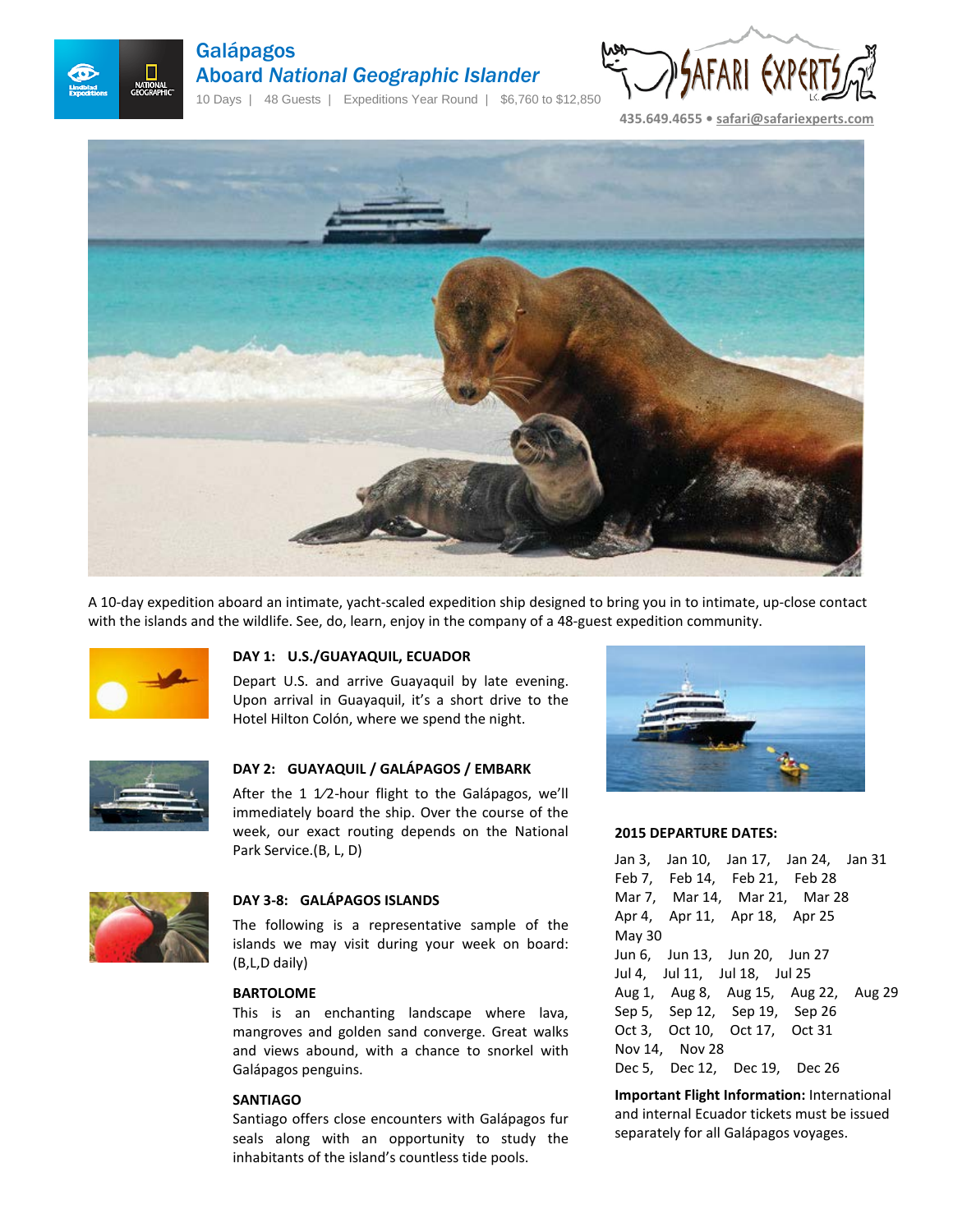

## **SANTA CRUZ**

Home to the Charles Darwin Research station; learn about the science done here and visit the neighboring captive breeding program for endangered species of Galápagos giant tortoises, run by their partners in conservation, the Galápagos National Park Service.

## **ISABELA**

A small black sand beach offers wonderful morning swimming. Enjoy a more challenging hike over rugged shoreline and a shorter walk within an iguana colony. Kayaking and deep water snorkeling opportunities are on offer.

## **FERNANDINA**

This is the youngest island in the Galápagos and one of the most pristine tropical islands left on earth. Look forward to hikes over relatively recent lava flows, and spot marine iguanas, flightless cormorants, and Sally Lightfoot crabs.



## **FLOREANA**

Snorkel among sea lions in the clear waters off Champion Islet. We may also find flamingos, pintail ducks and various shorebirds. Hike to a pristine white-sand beach, a favorite nesting site for sea turtles.

#### **Española**

The exclusive home to waved albatross (seasonal) and particularly colorful marine iguanas, Española is also a paradise for Darwin's finches, sea lions galore, and the famous blue-footed boobies. Snorkel and stroll along the island's lovely beaches



# **DAY 9: GALÁPAGOS / DISEMBARK / GUAYAQUIL**

Disembark and fly to Guayaquil. The late afternoon and evening are free to explore the city. Overnight Hotel Hilton Colón. (B)



# **DAY 10: GUAYAQUIL/HOME**

This morning fly home. (B)

## **Advance Payment:** \$750 per person

## **Sample Airfares:**

International: Miami/Guayaquil – Economy from \$700; Business from \$1,600

Internal Airfares: Guayaquil/Galápagos – Adult from \$495 Children (under 12) from \$250

*Airfares are subject to change*

**Cost Includes:** Accommodations; meals indicated; excursions; services of Lindblad Expeditions' Leader, Naturalist staff, expert guides and a ship's doctor; use of kayaks, snorkeling gear and wet suits; port charges and service taxes.

**Not Included:** Air transportation; personal items such as alcoholic beverages, emails, laundry, travel insurance, voyage DVD, etc.; discretionary tips to ship's crew.

## **FOR RESERVATIONS CONTACT:**

# **Safari Experts - Independent Safari Consultants**

**[safari@safariexperts.com](mailto:safari@safariexperts.com)  [www.safariexperts.com](http://www.safariexperts.com/)**

**435.649.4655**

## **P.O. Box 680098, Park City, UT 84068**



| <b>GALAPAGOS ABOARD NATIONAL GEOGRAPHIC ISLANDER</b> |                | COST PER PERSON / DOUBLE OCCUPANCY |         |           |          |
|------------------------------------------------------|----------------|------------------------------------|---------|-----------|----------|
| <b>CABIN CATEGORY:</b>                               | 0 <sub>1</sub> | 02                                 | 03      | 04        | 05       |
| Jan. 3 - Dec. 12, 2015                               | \$6.760        | \$7.590                            | \$8.270 | \$8.750   | \$10,650 |
| 2015 Holiday Dates: Dec. 19 - Dec. 26                | \$7,660        | \$8.570                            | \$9.190 | \$9.750   | \$11.720 |
| <b>COST PER PERSON SINGLE OCCUPANCY</b>              |                | 1S                                 |         | <b>2S</b> |          |
| Jan. 3 - Dec. 12, 2015                               |                | \$10,140                           |         | \$11,390  |          |
| 2015 Holiday Dates: Dec. 19 - Dec. 26                |                | \$11,490                           |         | \$12,850  |          |